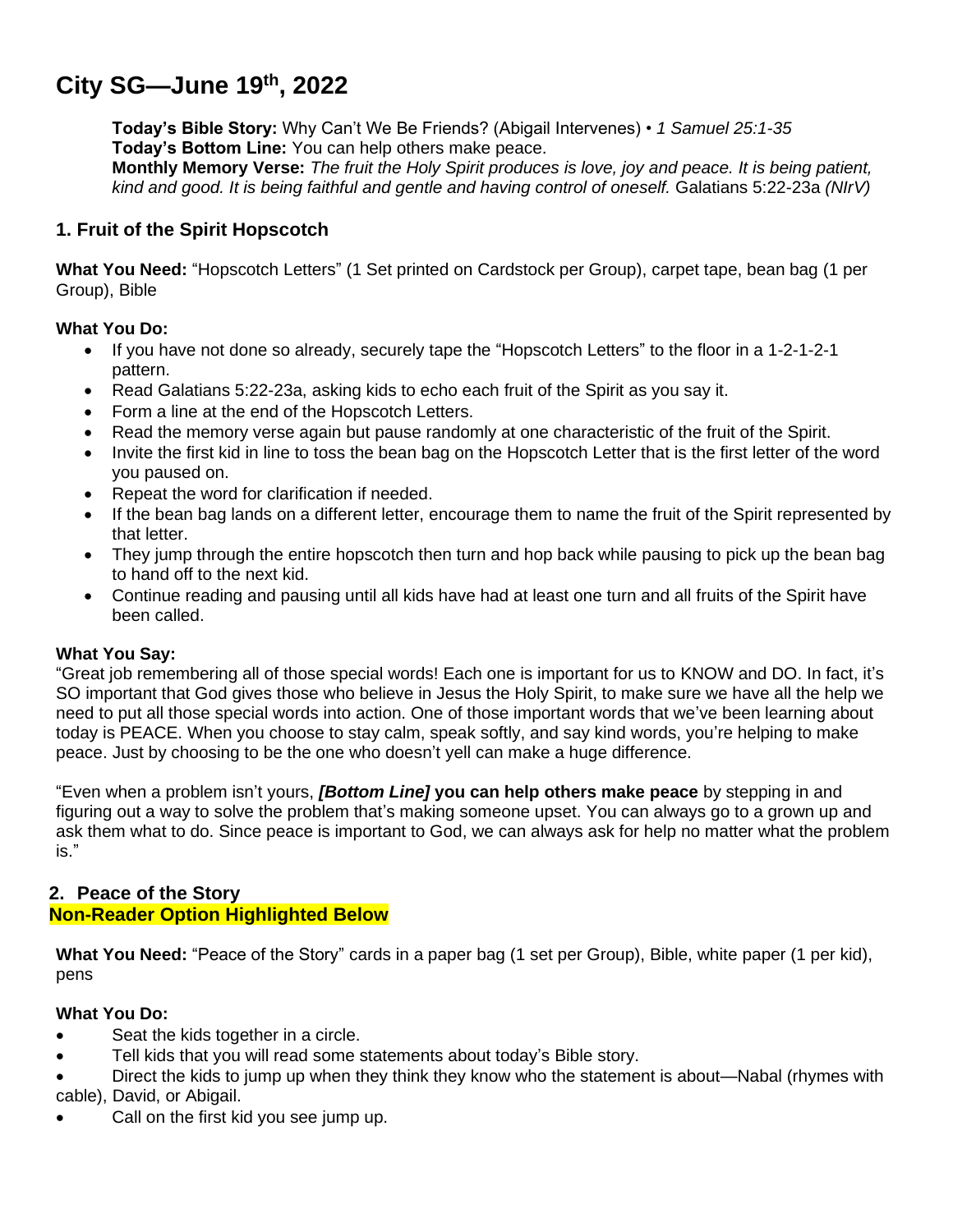- Read the following statements about the Bible story.
	- 1. This person was wealthy, rude, and foolish. *(Nabal)*
	- 2. This person was clear-minded, wise, and a peacemaker. *(Abigail)*
	- 3. This person helped protect Nabal's sheep and workers. *(David)*
	- 4. This person turned away David's men and refused to help them in any way. *(Nabal)*
	- 5. This person took his men to attack Nabal when he heard how his men were treated. *(David)*
	- 6. This person was calm in the face of chaos and found a way to try to bring peace. *(Abigail)*

7. This person accepted Abigail's apology and her gifts and agreed not to harm Nabal and his men. *(David)*

- Once the kids answer all the questions, direct them to stay seated in the circle.
- Give each kid a piece of paper and a pen.
- Walk around with the "Peace of the Story" cards in the paper bag.
- Let each kid choose one card with a scenario on it.
- **READ The Scenario to the Child once they have chosen one.**

• Once every kid has a card, give them a moment to write/draw a couple of ways they could bring peace to the situation described on their card. For example:

o Two kids in the lunch line fight over the last cookie. *(You can bring peace by giving away your cookie or speaking calmly to them in the midst of their anger.)*

- After everyone is finished, let a few volunteers read their scenario and solutions out loud.
- Make sure kids write their names on their papers then set them aside for "Pray and Dismiss."

## **What You Say:**

"The thing I love most about peacemakers like Abigail is that they can help others see their situations in different ways. They can stop arguments and fights before they get out of control. God helped Abigail protect her home and servants from David and also saved them from Nabal's foolishness. If you choose to be a peacemaker like Abigail, sometimes you'll be successful in helping people make peace, but sometimes you won't. Abigail was able to help keep David from doing something bad, but Nabal didn't change at all. Abigail still chose to do the right thing.

#### *[Make it Personal] (Share a kid-appropriate story of a time you helped others make peace or they helped you make peace. Maybe you got in an argument with a friend and your mom helped you see your friend's side of the story; or maybe your dad and brother argued all the time and you helped them make peace by speaking lovingly and staying calm.)*

"You can't force someone to be peaceful, but you can still try. With the Holy Spirit's help, *[Bottom Line]* **you can help others make peace."**

## **3. World Peace**

**What You Need:** Dominoes (10-20 per kid)

#### **What You Do:**

- Give each kid at least ten dominoes.
- Invite the kids to work together to create a domino reaction line.
- Allow kids to push the first domino in their line.
- Point out that their choice to push the domino down made the other dominoes fall.
- Help the kids get creative each time they rebuild the reaction line. (Use a small ramp if you like.)
- Allow the kids to build and rebuild for as long as time and interest allow.

• As kids build and knock down the dominoes, use the following to lead kids in a discussion about how one action leads to another, creating a wave or chain reaction.

o When things aren't peaceful but we choose to make peace or be peaceful, it can cause a chain reaction and spread to others.